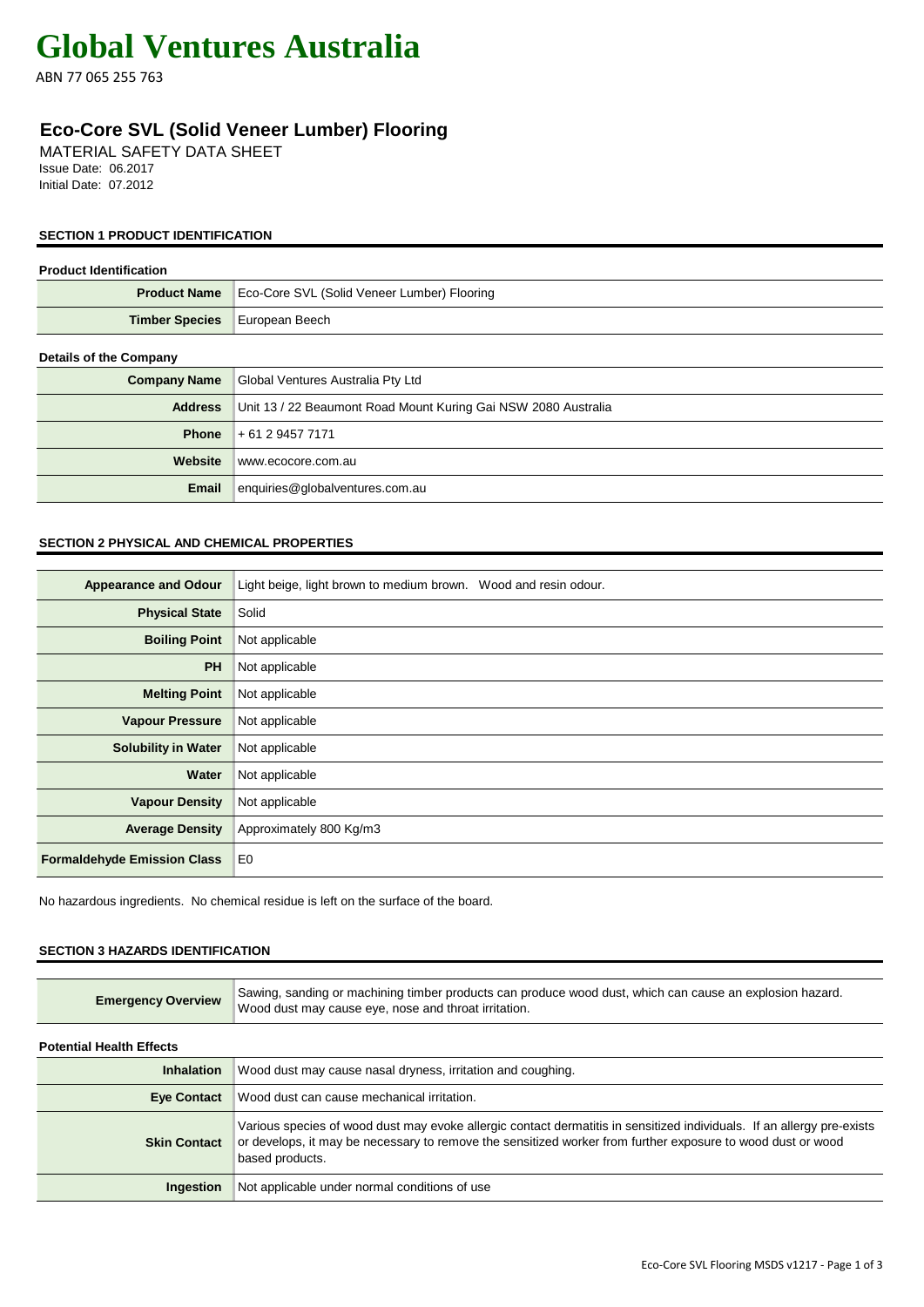# **Global Ventures Australia**

ABN 77 065 255 763

### **SECTION 4 FIRST AID MEASURES**

| <b>Inhalation</b>   | Remove to fresh air. If persistent irritation, severe coughing or breathing difficulty occurs, seek medical attention.                            |
|---------------------|---------------------------------------------------------------------------------------------------------------------------------------------------|
| <b>Eye Contact</b>  | Remove contact lenses. Flush eyes, including under eyelids, with substantial amounts of water. If irritation persists,<br>seek medical attention. |
| <b>Skin Contact</b> | Wash affected areas with soap and water. If rash or persistent irritation or dermatitis occurs, seek medical attention.                           |
| Ingestion           | Not applicable under normal conditions of use                                                                                                     |

# **SECTION 5 FIRE FIGHTING MEASURES**

| <b>Flash Point</b>              | Not applicable                                                                                                                                                                              |
|---------------------------------|---------------------------------------------------------------------------------------------------------------------------------------------------------------------------------------------|
| <b>Explosion Hazard</b>         | Product does not present an explosion hazard provided precautions are taken during sanding, sawing or machining<br>of wood products to prevent an ignition source in ventilation equipment. |
| <b>Fire Extinguishing Media</b> | Water. Partially burned dust is especially hazardous if dispersed into the air. Remove burned or wet dust to open<br>area after fire is extinguished.                                       |
| <b>Hazardous Combustion</b>     | Burning of wood dust can produce irritating and potentially toxic fumes and gases, remove to fresh air.                                                                                     |

#### **SECTION 6 ACCIDENTAL RELEASE MEASURE**

Not applicable for product in purchased form. Sweep or vacuum dust for recovery on disposal. Wood dust clean-up and disposal activities should be accomplished in a manner to minimize creation of airborne dust.

# **SECTION 7 HANDLING AND STORAGE**

| Handling       | Provide adequate ventilation to reduce the possible build up of formaldehyde gas, particularly when high<br>temperatures occur. Avoid dusty conditions and provide good ventilation.                                                                                                                 |
|----------------|------------------------------------------------------------------------------------------------------------------------------------------------------------------------------------------------------------------------------------------------------------------------------------------------------|
| <b>Storage</b> | Wood products are combustible and therefore, should not be subjected to temperatures exceeding the auto ignition<br>temperature. Water spray may be used to wet down wood dust generated by sawing, sanding or machining to<br>reduce the likelihood of ignition or dispersion of dust into the air. |

#### **SECTION 8 EXPOSURE CONTROLS / PERSONAL PROTECTION**

| <b>Engineering Controls</b>   | Due to explosive potential of wood dust when suspended in air, precautions should be taken during sanding, sawing<br>or machining of wood products to prevent an ignition source in ventilation equipment. Provide local exhaust as<br>necessary to meet OSHA requirements for plywood dust exposure. |
|-------------------------------|-------------------------------------------------------------------------------------------------------------------------------------------------------------------------------------------------------------------------------------------------------------------------------------------------------|
| <b>Respiratory Protection</b> | Wear NIOSH/OSHA approved respirator when the exposure limits to wood dust may be exceeded.                                                                                                                                                                                                            |
| <b>Eye Protection</b>         | Recommended goggles or safety glasses as conditions indicate when sawing, sanding or machining wood products.                                                                                                                                                                                         |
| <b>Skin Protection</b>        | Protective equipment such as gloves and outer garments may be needed to reduce skin contact. Following are<br>plywood dust exposure limits, which are in accordance with those recommended by OSHA in the 1989 revision of<br>PEL <sub>s</sub> .                                                      |
|                               | <b>Wood Dust</b>                                                                                                                                                                                                                                                                                      |
|                               | OSHA PEL-TWA - 5mg/m3                                                                                                                                                                                                                                                                                 |
|                               | OSHA PEL-STEL - 10mg/m3                                                                                                                                                                                                                                                                               |